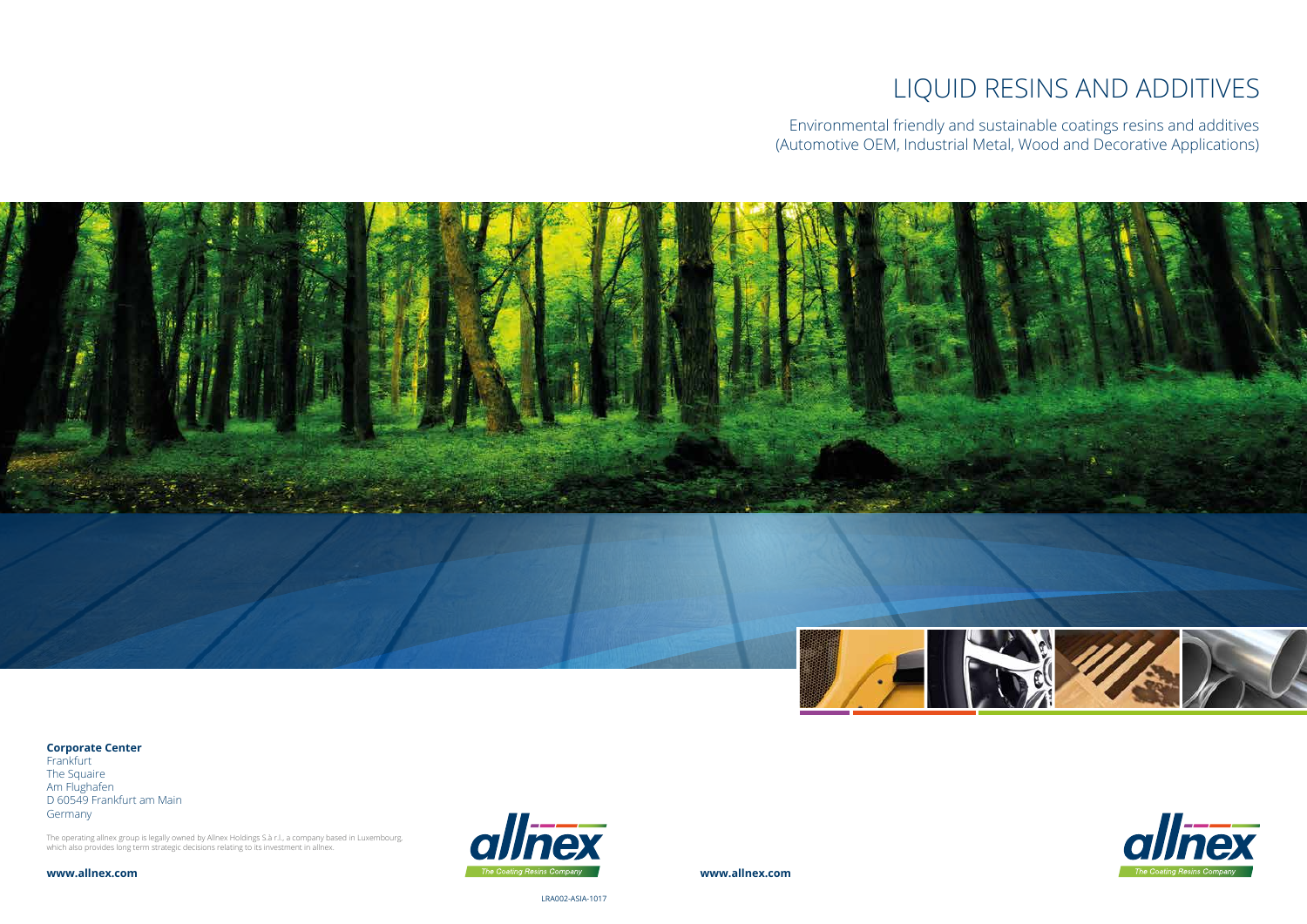| <u>.</u>                                 |  |
|------------------------------------------|--|
|                                          |  |
| ehicles, ACE and protective coatings 11  |  |
|                                          |  |
|                                          |  |
|                                          |  |
| ns for niche applications in decorative, |  |
|                                          |  |
|                                          |  |
|                                          |  |
|                                          |  |

# About allnex



# Facts & Figures

- Global company with over €2.1 billion in sales
- Broad Technology portfolio: liquid coating resins, energy curable resins, powder coating resins, crosslinkers and
- additives, composites and construction materials
- Approximately 4000 employees
- Customers in more than 100 countries
- 33 manufacturing facilities
- 23 research and technology centers
- 5 ventures
- Extensive range of solutions for key coating segments: automotive, industrial, packaging coating and inks, protective, industrial plastics and specialty architectural

# Table of Contents

| Waterborne epoxy systems for rail, commercial vehicles, ACE and protective coatings 11  |  |
|-----------------------------------------------------------------------------------------|--|
|                                                                                         |  |
|                                                                                         |  |
| Broad portfolio of waterborne technologies for industrial wood applications14           |  |
| High performance environmental friendly solutions for niche applications in decorative, |  |
|                                                                                         |  |
|                                                                                         |  |
|                                                                                         |  |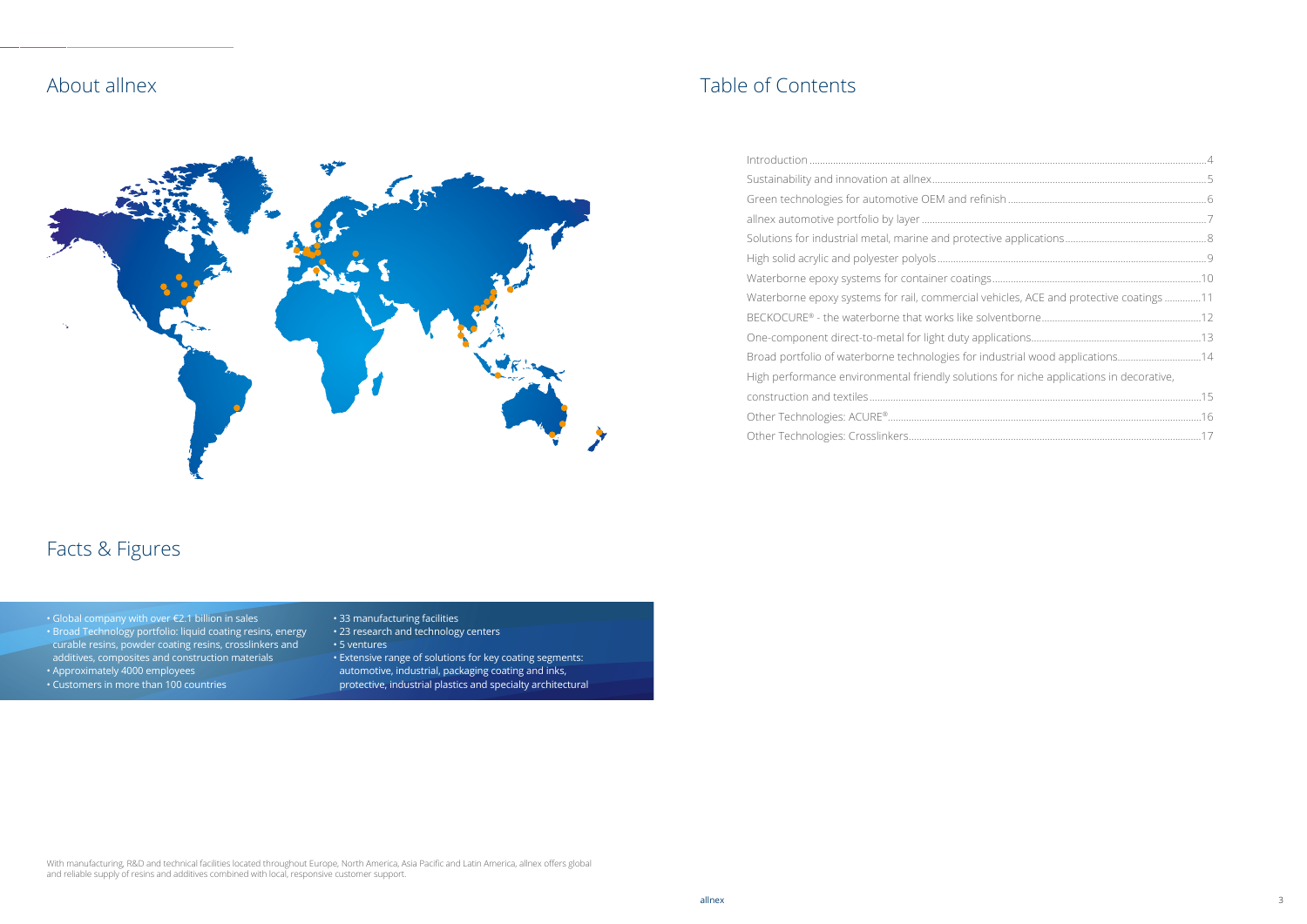## Introduction

allnex is a leading producer of liquid coating resins and additives (LRA). The LRA business provides a comprehensive range of environmental friendly and sustainable products with its core technologies including both water and solventborne: Alkyds, Acrylics, Epoxies, Polyesters, Polyurethane Dispersions and Additives for use in water borne, high solids and solvent free paint and coatings. Our products lend themselves to be used in multiple end-user segments including Automotive OEM, Vehicle Refinish, Marine & Protective, Rail, ACE, Container, Industrial Wood, Decorative and Construction. Additionally, we enable our customers and end users to reduce energy consumption through low temperature, fast curing resins.

> **Environmental friendly coating (EFC) classification**

- Water based
- High solid
- Solvent free
- Powder
- Radcure
- Crosslinkers

allnex sees tremendous potential in developing technologies reducing VOC-content, energy consumption and toxicity aspects of coatings. Biosourcing and enhanced environmental performance are of paramount importance to our R&D and Marketing strategies. Recent developments such as BECKOPOX™ (water epoxy dispersion and hardeners), ACURE™ (fast drying and non-isocyanate system) and ultra low bake systems, exemplify our focus on these areas.

- RESYDROL<sup>®</sup> and SETAL<sup>®</sup> Alkyd Resins
- CRYLCOAT® Powder Resins
- SETATHANE® Hydrophobic Polyol

We continue to invest heavily to further improve and expand our product offering through research and development (R&D) activities at our 23 R&D centres across the world. Our 2 R&D and application centres and 5 production facilities in China focus on the unique requirements of the Chinese market and enable us to serve our customers effectively with increased speed to market.

# **allnex portfolio**

#### **Low VOC Solutions**

allnex supplies a variety of products that are low VOC, including High Solid, Waterbore, UV and Powder.

Examples of products include:

- High solid acrylic and polyester polyol
- High solid thermalsetting acrylic
- High solid methylated amino
- ACURE™ Technology
- Wide Waterborne product portofolio
- Waterborne Alkyds, Polyester
- Waterborne 1K/2K Acrylic Emulsion
- Waterborne Epoxy/Amine
- PUD & PAD
- UV/EB Curable Resins
- Powder Resins

#### **Reducing Energy Consumption**

allnex offers a range of technologies that allow processes to run faster or at ambient temperatures.

Examples of products & projects include:

- EBECRYL® UV/EB Curable Resins
- SETALUX® Fast Cure Resins
- Low Temperature Curing CED
- Low Temperature Curing Powder

• ACURE Technology



• PUD/PAD for OEM Compact Process

#### **Renewable and Recycled Raw Materials**

allnex offers a range of resins containing renewable or recycled raw materials that replace traditional fossil fuel based feedstock.

Examples of products include:

#### **Reducing Chemicals of Concern**

allnex supplies a variety of products that are free of chemicals of concern, including tin-free, formaldehyde-free, isocyanate-free.

Examples of products include:

- CYMEL® NF Crosslinking Resins
- EBECRYL LEO UV/EB Curable Resins
- SETALUX High Solid Resins
- BECKOPOX™ & BECKOCURE™ resins
- ACURE Technology

#### **Longevity**

allnex offers products that increase the lifespan and reduce the maintenance frequency of the coated items.

Full product range, e.g.:

- BECKOPOX Epoxy Dispersions
- CRYLCOAT Powder Resins
- SETAL Alkyd Resins
- SETAQUA® Acrylic resins









## Sustainability and innovation at allnex

At allnex we take a mutli-pronged approach to developing resin systems that extend the life span of coatings, protect assets and are safe for the environment and applicators. In developing systems which reduce VOC we also try to use both renewable and recycled materials, avoid chemicals of high concern and reduce carbon footprint.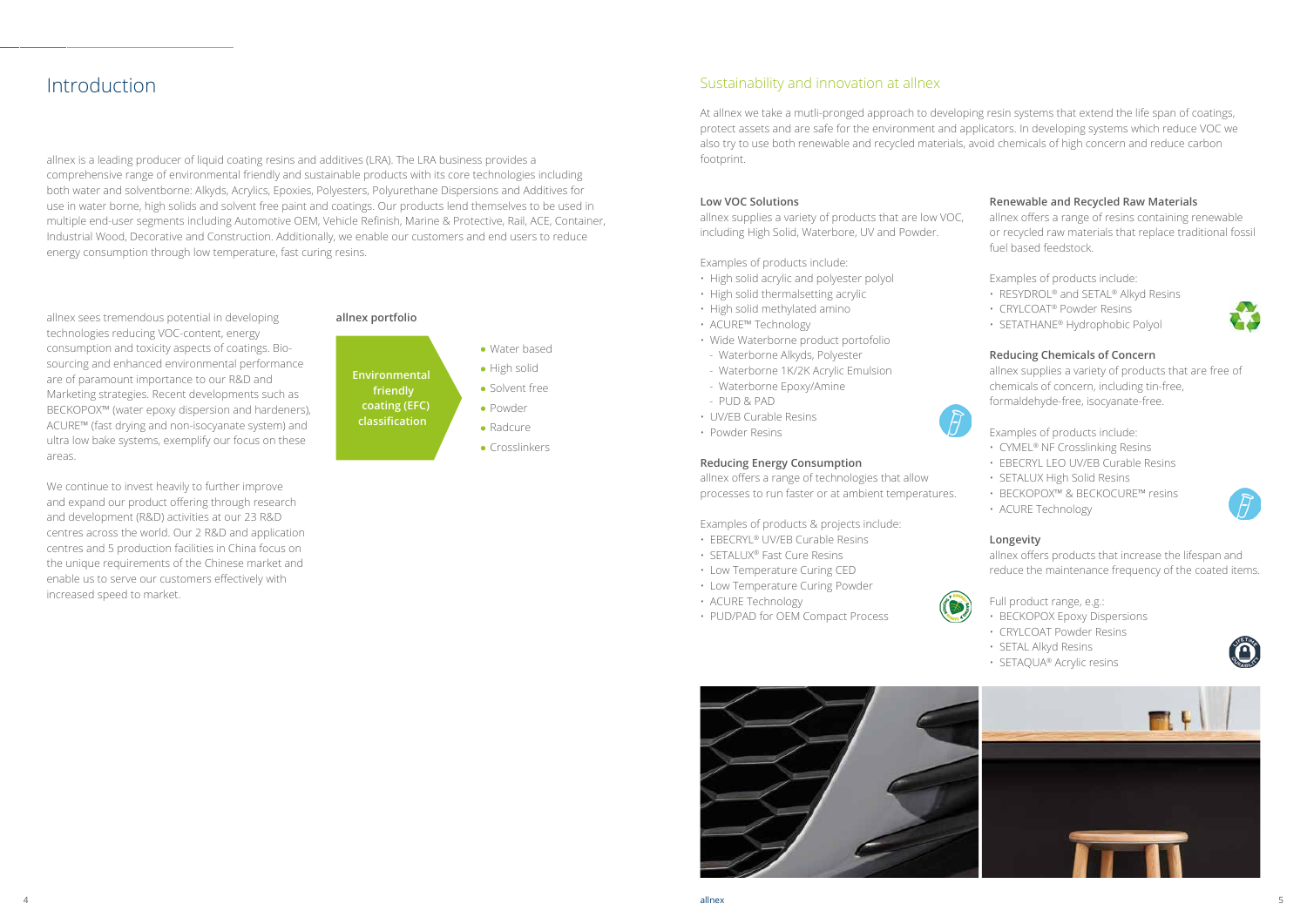**VOC Energy** 

#### Green technologies for automotive OEM and refinish



#### **Environment Impact measures**



#### **WB Monocoat**

#### **Main Resins**

- SETAQUA 6160
- VIACRYL® VSC 6800
- VIACRYL VSC 6276

#### **Dispersion resins**

- ADDITOL XW 6528
- SETALUX 6100

#### **1K**

- SETALUX® 1795
- SETALUX 1921
- SETAL 1606
- RCA Setal 10-6266
- SCA Setal 91796
- HS Amino

#### **2KPU**

- SETALUX 1918
- SETALUX n1921
- SETALUX 1901
- SETAL 1603
- DUROFTAL® 2803
- SCA

#### **PUD**

- DAOTAN VTW 6462
- DAOTAN VTW 6463
- DAOTAN TW 6464

#### **PAD**

• SETAQUA 6801, 6802, 6803

#### **Additive Resin**

#### **Dispersion Resin**

- ADDITOL® XL 250
- SETAL® 6306

#### **Improve stone-chip and adhesion**

- DAOTAN VTW 1237
- DAOTAN VTW 6434
- DAOTAN TW 6490
- DAOTAN VTW 1236
- DAOTAN TW 6450

#### allnex automotive portfolio by layer

| <b>CED</b><br>(DFT 20um)                                                                                                                                                                                                                                     | <b>WB Primer-surfacer</b><br>(DFT 30-40um)                                                                                                                                                                                         |
|--------------------------------------------------------------------------------------------------------------------------------------------------------------------------------------------------------------------------------------------------------------|------------------------------------------------------------------------------------------------------------------------------------------------------------------------------------------------------------------------------------|
| <b>Main Resin</b><br>Standard (Tin free)<br>· RESYDROL® EZ<br>6635WCAT/35WA<br>Thermal Stable<br>(no yellowing)<br>· RESYDROL EZ<br>6645WCAT/35WA<br><b>Additive Resin</b><br>Edge protection<br>• BECKOPOX™ EM<br>2120w/45WA<br>· RESYDROL EZ<br>6639w/32WA | <b>Main Resin</b><br>· RESYDROL AZ<br>541w/42WA<br><b>Additive Resin</b><br>• DAOTAN™ VTW<br>1225/40WA<br><b>Depersion Resin</b><br>· RESYDROL<br>VAF5540w/70MP<br>· SETAQUA® E-270<br>Crosslinker<br>• CYMEL® 327<br>· CYMEL 1130 |
|                                                                                                                                                                                                                                                              |                                                                                                                                                                                                                                    |
|                                                                                                                                                                                                                                                              | Clear coat 40~50um<br>Basecoat 10~25um<br>Primer 30~50um                                                                                                                                                                           |
| Compact process                                                                                                                                                                                                                                              | CED 15~20um<br>Clear coat 40~50um                                                                                                                                                                                                  |
| B1/B2 3C1B<br><b>DAOTAN VTW</b><br>1686/40WA<br><b>DAOTAN TW</b><br>6466/36WA                                                                                                                                                                                | BC2 10~20um<br>PS/BC1 10~20um<br>CED 15~20um                                                                                                                                                                                       |

#### **WB Base coat (DFT 12-18um)**

#### **SB HS CC (DFT 30-40um)**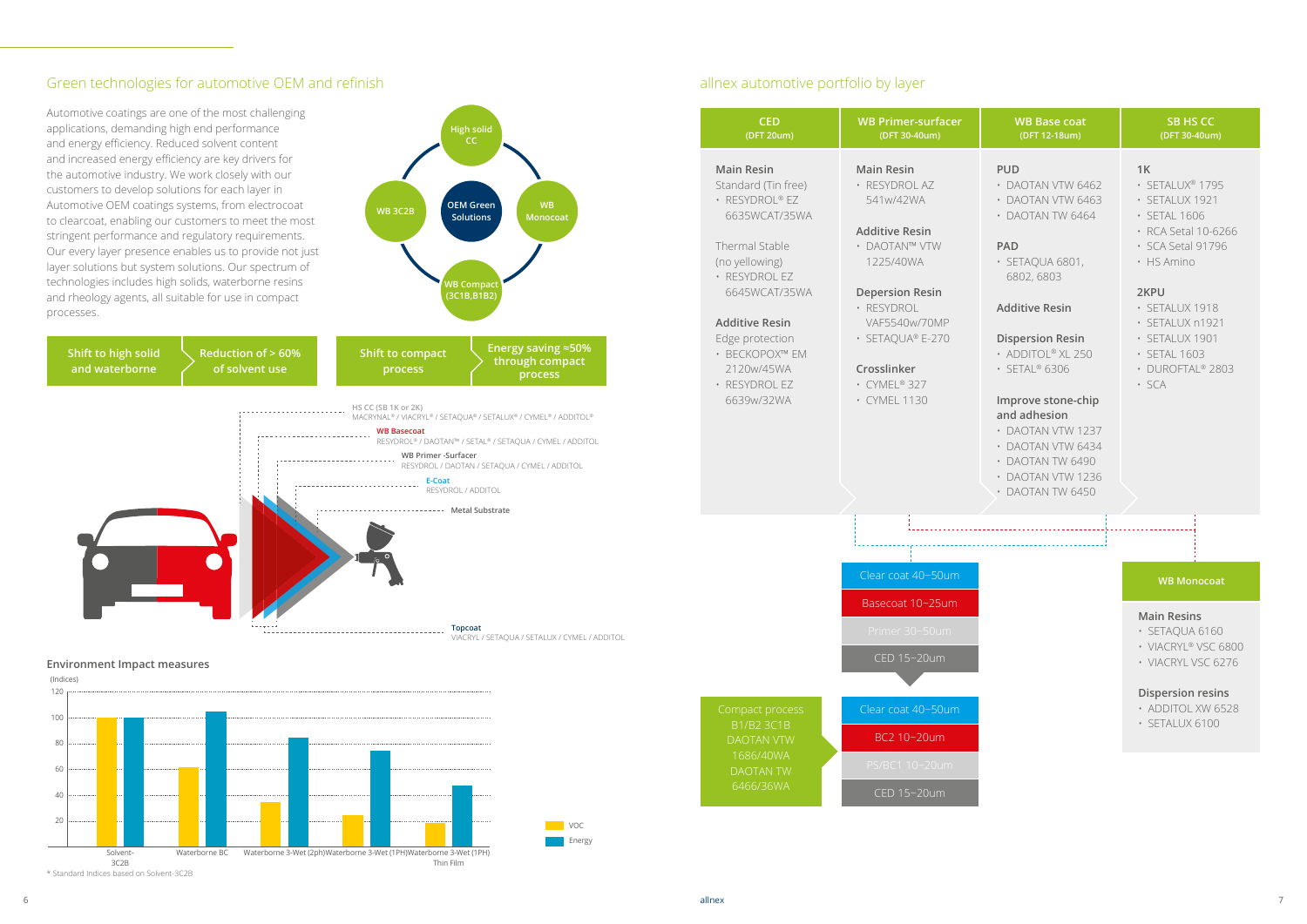#### Solutions for industrial metal, marine and protective applications

Based on our strong partnership with customers and understanding of the metal and plastic coatings, we are positioned to help customers achieve high quality, high performance coatings which not only protect assets but are also safe for the environment and end user. allnex has a comprehensive portfolio of waterborne and high solids resins for primer, basecoat, topcoat, clearcoats and direct to metal applications, based on acrylic, alkyd, polyester and epoxy technologies. Our strong technical service team can help you transition to waterborne systems for Rail, ACE, Container, Commercial Vehicles and other industrial metal protective applications.

| $\bullet$ Rail<br>• Commercial Vehicles (CV)<br>$\bullet$ ACE<br>$\bullet$ Container<br>• Protective | SETAQUA® 6510<br>42% Solid Content<br>4.2% OH Content<br>Good Water resistance,<br>chemical resistance                                                            | SETAQUA 6511<br>42% Solid Content<br>4.2% OH Content<br>Excellent appearance,<br>layer thickness                 | SETAQUA 6515<br>45% Solid Content<br>3.3% OH Content<br>Appearance, pot-life                              |
|------------------------------------------------------------------------------------------------------|-------------------------------------------------------------------------------------------------------------------------------------------------------------------|------------------------------------------------------------------------------------------------------------------|-----------------------------------------------------------------------------------------------------------|
| SETAQUA 6516<br>40% Solid Content<br>3.5% OH Content<br>Drying, adhesion                             | <b>MACRYNAL<sup>®</sup> SM</b><br>6826w/44WA<br>44% Solid Content<br>Matte Acrylic polyol<br>Dependency of gloss on<br>dry film thickness and<br>cure temperature | <b>MACRYNAL VSM</b><br>6299w/42WA<br>42% Solid Content<br>4.1% OH Content<br>High hardness $(>=2H)$<br>and gloss | <b>MACRYNAL VSM</b><br>6810w/42WA<br>42% Solid Content<br>4.1% OH Content<br>Broad application<br>windows |



## High solid acrylic and polyester polyols





#### **Waterborne two component acrylic polyols**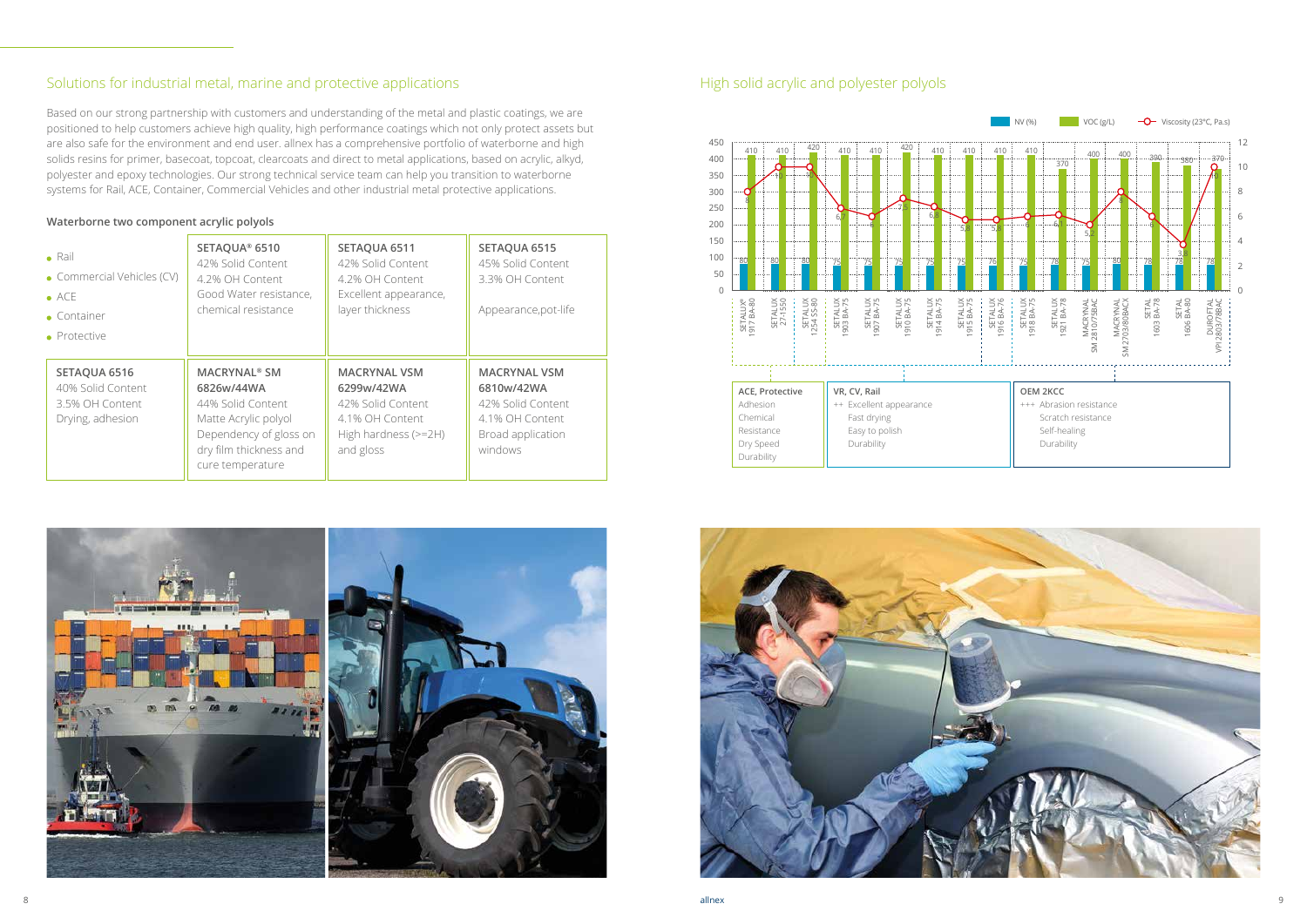### Waterborne epoxy systems for container coatings

**Reducing VOC's in China on Container Coatings**

China produces 2 -3 millions shipping containers annually. Each container uses 80 – 100 Kg of coating, which has traditionally solvent – based. This makes container production one of the largest sources of the VOCs in China. allnex has been perfecting waterborne container coating technology without VOCs since 2004. We produce key waterborne epoxy dispersions and hardeners in our China facilities and are poised to take advantage of new requlations which mandate the use of waterborne coatings on containers. Our solutions are a key component to the expected drastic reduction in VOCs by the container production industry.





#### **ALLNEX SOLUTIONS FOR CONTAINER COATINGS Zinc primer (Zinc in Epoxy)**



**BECKOPOX EP 387w/52WA** Flexible and shear stable

2K epoxy zinc rich primer  $\cdot$  Ease of mixing  $\cdot$  Excellent anticorrosion performance

**+**

**=**

| Int. topcoat & ext. midcoat | <b>Exterior topcoat emulsion</b> | $\parallel$ Additives        |
|-----------------------------|----------------------------------|------------------------------|
| EP387/EH613                 | $\parallel$ SETAQUA® XSZ 1701 1G | VXW6208/60, VXW6394, VXW6393 |

## Waterborne epoxy system for Rail, commercial vehicles, ACE and protective coatings







2K epoxy zinc rich primer **=** Good storage stability Excellent anticorrosion performance

Aliphatic polyamine adduct Aliphatic polyamine adduct, Lower cost

water emulsifiable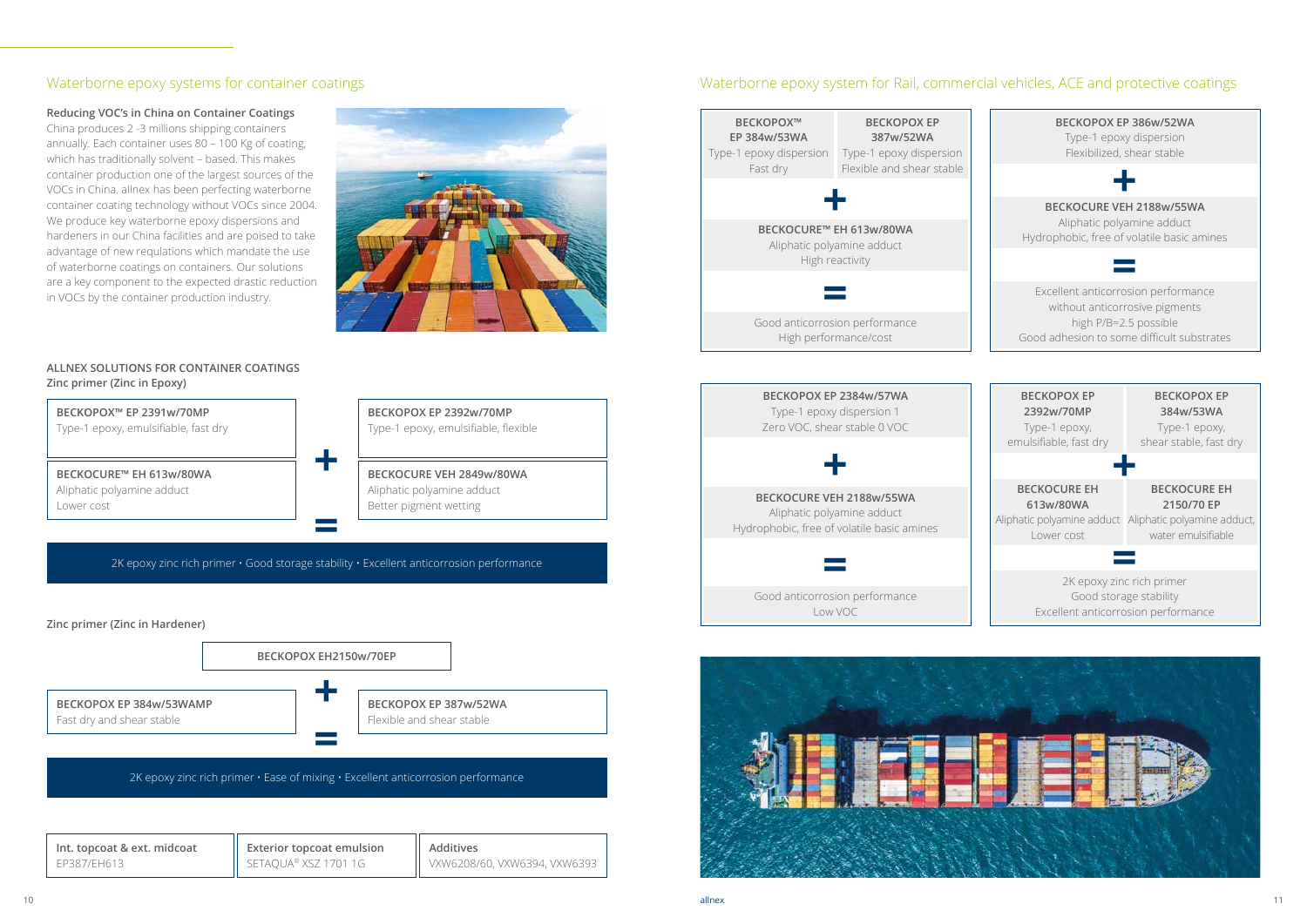#### BECKOCURE™ The waterborne that works like solventborne

Increasingly strict VOC regulations push formulators to move from solventborne (SB) and high solids formulations to waterborne (WB) technologies Voice of Customers: What is needed in wb epoxy technology?

- Broader application window
- Fast return to service
- Low odor & Ultra low VOC • Suitable for high compliance applications
- Easy handling

BECKOCURE: solvent free and high molecular weight, amine-based adduct hardeners for WB 2K-epoxy systems, contain very low residual low molecular amines (< 0,1%) resulting in fast drying, even at low temperatures.

- Excellent anticorrosion performance on flash rust susceptible substrates
- Excellent top coat acceptance in WB and SB technologies
- Easy to handle and formulate
- Close to zero VOC formulations possible
- No monomer amine Low odor

allnex solution

#### **BECKOCURE™ EH 2260w/41WA**

- Faster cure;
- Adhesion on different substrates
- Best in class, premium product

#### **BECKOCURE™ EH 2100w/44WA**

- Universal for metal & concrete; Better on sandblasted steel
- Low temperature cure up to 5°C
- Cost friendly high performance

#### **GENERAL INDUSTRY**

- Adheres to oily substrate
- Smooth film surface, avoid sanding between coats
- Optimized for 2K spray guns
- Wet on wet application

#### **RAILWAY**

- Resistance to styrenated putty
- Smooth film surface, avoid sanding between coats
- High sag resistance; one layer application instead of two

#### **MILITARY APPLICATIONS**

- Adheres to oily substrate
- Compatible with wide range of top coats
- Safe for workers and environment

#### **AGRICULTURE &**

#### **CONSTRUCTION EQUIPMENT**

• Resistance to styrenated putty

- Smooth film surface, avoid sanding between coats
- High sag resistance; one layer application instead of two

## One component direct to metal for light duty applications

#### **1K Alkyd:**

**RESYDROL® AY 6150w/45WA** Good balance between corrosion resistance and gloss





Salt Spray **Humidity Resistance CO-Panel Sandblasted Steel Steel Steel Steel Steel Steel Steel Steel Steel Steel** 

#### **1K Acrylic:**

Fast drying, durability, high gloss, adhesion and corrosion resistance

- SETAQUA® 6472 Standard 250g/L VOC
- SETAQUA 6491 Low VOC – 100g/L
- SETAQUA XCS 1701-1G APEO free, early water resistance, high hardness and salt spray resistance



**1K Epoxy:**

**BECKOPOX™ EM 2120w/45WA**

High gloss and hardness build up, better salt spay resistance

**Substrate: Q-Panel, R-36 Gloss (60°): ~80 DFT: 70~80 um**

**Salt Spray Test: 295h; Gloss (60°): 80 ~ 90**

# **DFT: 40 ~50 um**

#### **CORE FEATURES**

- Excellent Corrosion Protection
- Label Free and Low VOC
- 
-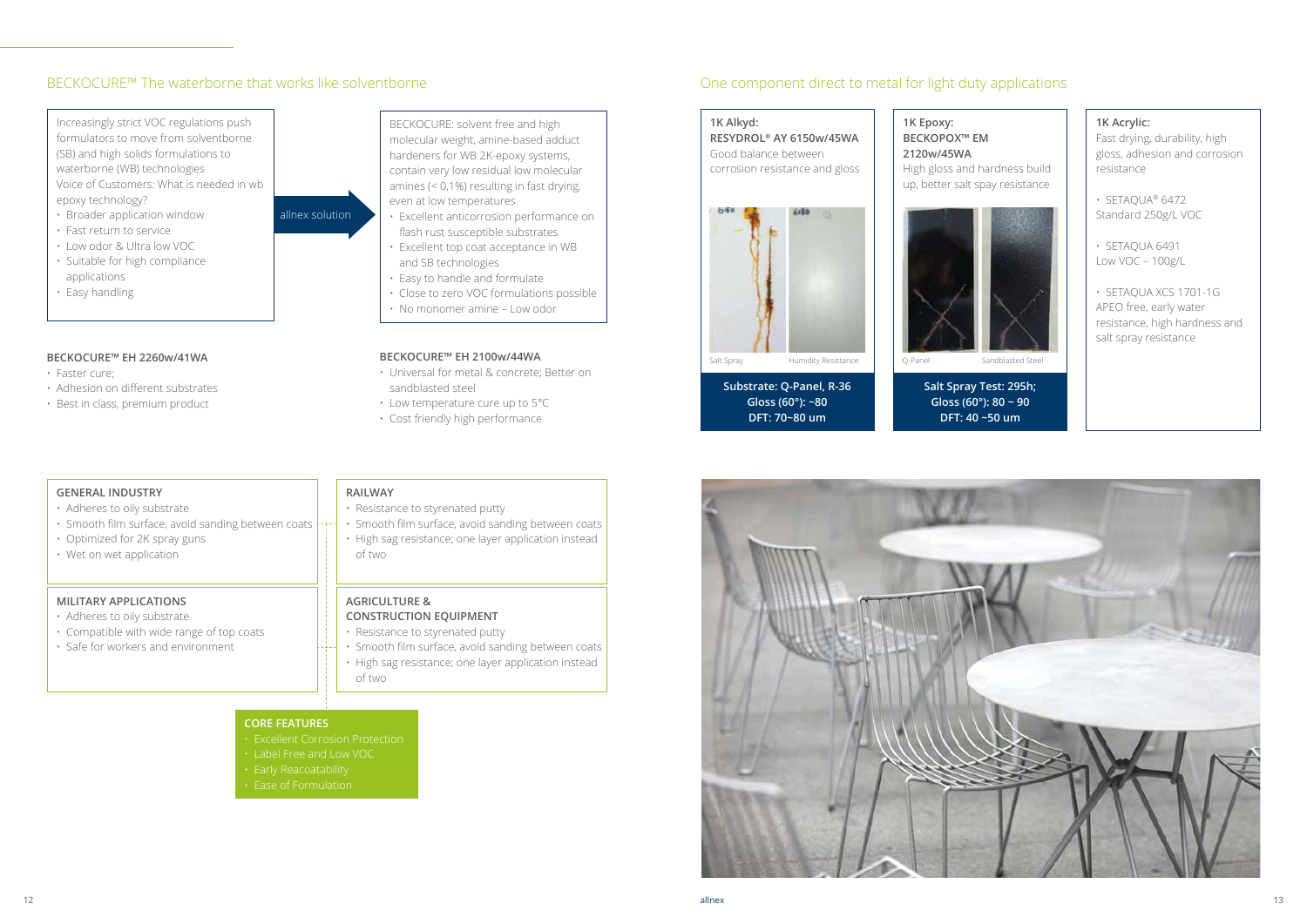#### Broad portfolio of waterborne technologies for industrial wood applications

Government regulations and end user's environmental awareness is driving the industrial wood market to shift rapidly from solvent borne to compliant coating systems such as UV and waterborne. allnex offers a complete portfolio of waterborne products based on acrylic, alkyd, polyester, urethane and epoxy chemistry in combination WB and 100% UV technologies that have optimum end use for general furniture, wooden doors, children furniture, cabinets, wooden flooring, exterior joinery and more.

Our technical service and subject matter experts work closely together with customers to obtain an optimum balance of coating properties and cost to achieve targeted end use performance. Our portfolio comprises products for all interior and exterior wood coating systems; stain blocking primers, pigment pastes, sanding sealers and topcoats whether 1K or 2K or UV cured aimed for coating performance to meet the wide range of performance specifications set by our customers across all regions. Local R&D ensures a strong focus is maintained on China industry drivers.

- VISCOPOL® 2050 MediumTg
- VISCOPOL 9000 Low Tg
- VISCOPOL 164 211 Elastomeric PA
- VISCOPOL 163 171 Elastomeric SA
- 

**Technical compliance & value**

Technical compliance & value

| <b>MARKET SEGMENTS</b>                      | <b>USE</b>                             | <b>SYSTEM</b>                        |
|---------------------------------------------|----------------------------------------|--------------------------------------|
| <b>QUALITY</b><br><b>KITCHEN / CABINETS</b> | • Work Area<br>· Table tops            | • Topcoat<br>• Topcoat Primers       |
| <b>GENERAL &amp; KNOCKDOWN</b>              | · Office<br>· Living<br>· Tables       | • Topcoat<br>• Topcoat               |
| <b>FURNITURE</b>                            | · Bedroom<br>• Chairs                  | • Topcoat<br>• Topcoat Primers       |
| <b>STAINS &amp; PRIMERS</b>                 | · Board<br>• Flat stock<br>$\cdot$ MDF | • Primers Stains<br>• Primers Stains |

|                                           | <b>Product type</b>      |                                   | <b>Product</b>                            |
|-------------------------------------------|--------------------------|-----------------------------------|-------------------------------------------|
|                                           | 2K NCO                   |                                   | <b>SETAQUA 6</b><br><b>MACRYNAL® 6299</b> |
|                                           | <b>WB UB &amp; 100%</b>  |                                   | <b>Full range</b>                         |
|                                           |                          |                                   | <b>SETAQUA 6</b>                          |
|                                           | Dual Cure 1k/2k NCO      |                                   | <b>SETAQUA F127</b>                       |
| Pigment Grinding - Additol & SETAQUA 6302 | <b>PUD</b>               | Sealers/Primers - DUROXYN EF 2406 | <b>SETAQUA 6</b><br><b>SETAQUA 6</b>      |
|                                           | <b>Gradient SXL 1k</b>   |                                   | <b>SETAQUA 6</b>                          |
|                                           | <b>Core-Shell SXL 1k</b> |                                   | <b>SETAQUA 6</b>                          |
|                                           |                          |                                   | <b>VIACRYL 6834/1</b>                     |
|                                           | <b>WB Acid Catalysed</b> | Anti-Bleed                        | <b>SETAQUA 164</b>                        |
|                                           | Other SXL 1k             |                                   | <b>RESYDROL® VA</b><br><b>Wiping sta</b>  |

| <b>SYSTEM</b>        |
|----------------------|
|                      |
| Topcoat<br>$\bullet$ |
| · Topcoat Primers    |
| • Topcoat            |
| • Topcoat            |
| · Topcoat            |
| · Topcoat Primers    |
| • Primers Stains     |
| • Primers Stains     |

#### **VOC Compliance Drying, Sanding, Stacking**

| <b>Product</b>                                               |
|--------------------------------------------------------------|
| <b>SETAQUA 6516</b><br>MACRYNAL® 6299w/42WA                  |
| <b>Full range</b>                                            |
| <b>SETAQUA 6795</b>                                          |
| <b>SETAQUA F127 &amp; F106</b>                               |
| SETAQUA 6717<br><b>SETAQUA 6785</b>                          |
| <b>SETAQUA 6716</b><br><b>SETAQUA 6718</b>                   |
| <b>VIACRYL 6834/NF3030</b>                                   |
| <b>SETAQUA 164-106</b>                                       |
| <b>RESYDROL<sup>®</sup> VAL 5547</b><br><b>Wiping stains</b> |

### High performance environmental friendly solutions for niche applications in decorative, construction and textiles

#### **Deco & Construction**

- APEO Free
- Ammonia free, low free monomer
- Formaldehyde free
- Low odor

#### **ALLNEX PRODUCTS**

#### **High dirt pick up resistance for exterior applications**

#### **WB Road Marking Coating**

• SETAQUA Expressline 88

#### **Waterborne floor coating**

- WB Hydrophobic polyols
- WB Epoxy Easy cure

#### **Construction Waterproofing**

• VALBOND 380 SE



#### **Textile**

Oeko-Tex Association: OEKO-TEX® Standard 100

• Formaldehyde free, APEO free, low VOC

#### **ALLNEX PRODUCTS**

#### **Curtain fabric-direct coating**

- VALBOND® 43500
- VALBOND 8020

#### **Curtain fabric-foam coating**

- VALBOND 8445E Soft touch feeling
- VALBOND 1609LB18 Supper soft touch feeling
- 

#### **Waterproofing canvas coating**

- VALBOND 82-48-S
- VALBOND HBS-2
- VALPROOF® 14000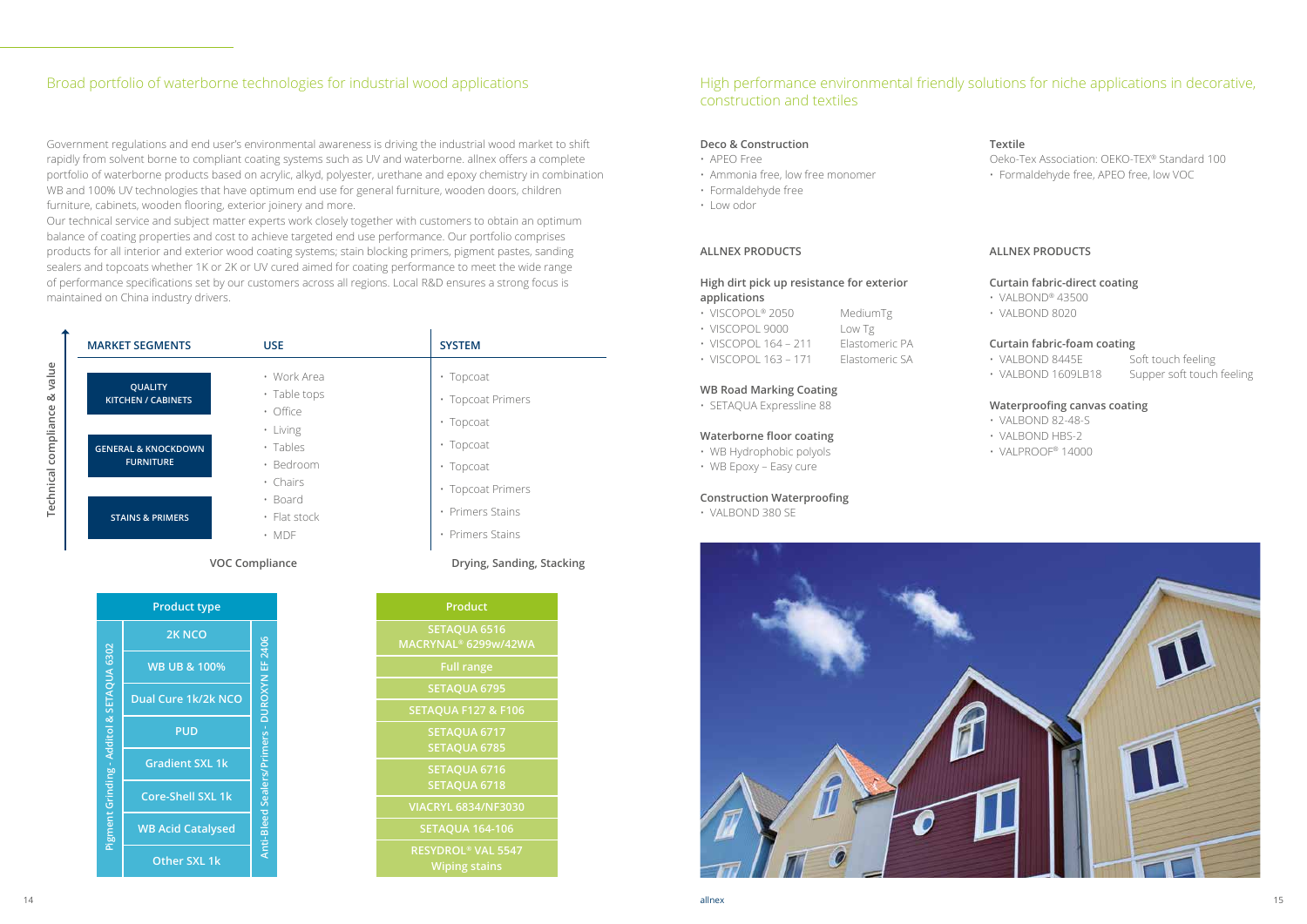#### allnex offers other innovative technologies which reduce usage of chemicals of concern and improve efficiency ACURE™



The Michael addition reaction in ACURE chemistry.



• Reduced chemicals of concern



**Low Temperature Powder and WB**



allnex also offers a broad range of formaldehyde free and water borne crosslinkers which can be used in combination with water borne resins for various automotive, metal and wood applications to provide a complete eco-friendly solution

#### **Formaldehyde free**

#### **CYMEL® NF 2000**

- Carbamate functional triazine crosslinker for high durability, heat cured applications
- Use in Auto OEM, Engineered Plastics, Coil and related applications

#### **CYMEL NF 3041**

- Modified urea crosslinker for air dry and forced dry, solvent soluble systems
- Wood coatings, primers and related general industrial markets

#### **CYMEL NF 3030**

- Modified urea crosslinker for air dry and forced dry, water soluble systems
- Use for industrial wood, encapsulation, textile, paper, etc.



#### **Waterborne Amino**

#### **CYMEL 303 Highly methylated**

• Free formaldehyde < 0.1%.

#### **CYMEL 350 Highly methylated, complete water solubility**

• 88% solid. Higher gloss. Fast cure. Does not require strong acid catalyst.

#### **CYMEL 325 High Imino**

• Fast cure response. Does not require strong acid catalyst. Low formaldehyde release.

#### **CYMEL 327 High Imino, complete water solubility**

• 90% solid. Fast cure and good stability. Does not require strong acid catalyst.

#### **CYMEL 370 Partially methylated**

• 88% solid, Fast cure, good flexibility. Does not require strong acid catalyst.